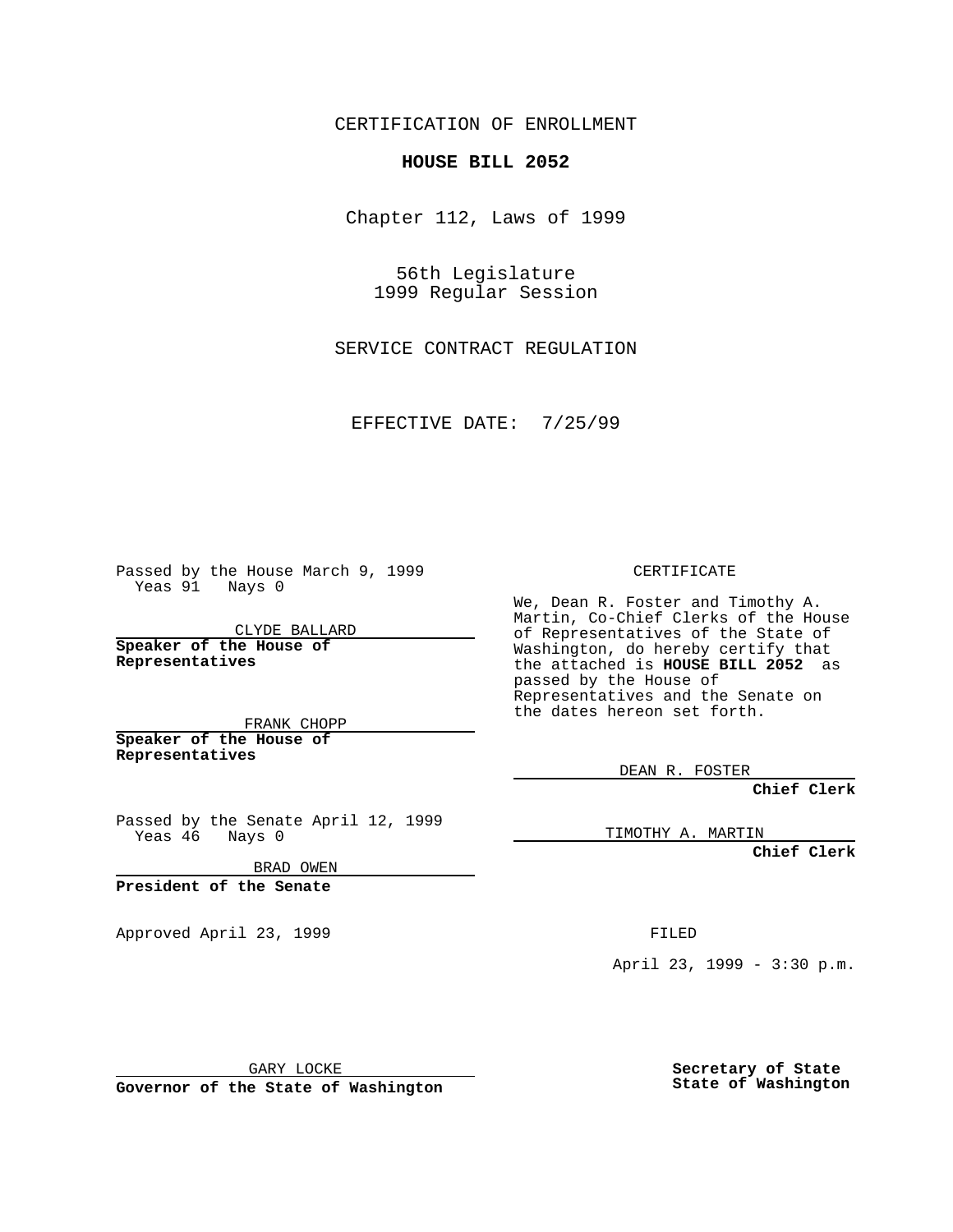## **HOUSE BILL 2052** \_\_\_\_\_\_\_\_\_\_\_\_\_\_\_\_\_\_\_\_\_\_\_\_\_\_\_\_\_\_\_\_\_\_\_\_\_\_\_\_\_\_\_\_\_\_\_

\_\_\_\_\_\_\_\_\_\_\_\_\_\_\_\_\_\_\_\_\_\_\_\_\_\_\_\_\_\_\_\_\_\_\_\_\_\_\_\_\_\_\_\_\_\_\_

Passed Legislature - 1999 Regular Session

**State of Washington 56th Legislature 1999 Regular Session**

**By** Representatives Barlean, Keiser, Benson and Hatfield; by request of Attorney General

Read first time 02/15/1999. Referred to Committee on Financial Institutions & Insurance.

 AN ACT Relating to regulating service contracts; adding a new section to chapter 42.17 RCW; adding a new chapter to Title 48 RCW; and prescribing penalties.

BE IT ENACTED BY THE LEGISLATURE OF THE STATE OF WASHINGTON:

 NEW SECTION. **Sec. 1.** The legislature finds that increasing numbers of businesses are selling service contracts for repair, replacement, and maintenance of appliances, computers, electronic equipment, and other consumer products. There are risks that contract obligors will close or otherwise be unable to fulfill their contract obligations that could result in unnecessary and preventable losses to citizens of this state. The legislature declares that it is necessary to establish standards that will safeguard the public from possible losses arising from the cessation of business of service contract obligors or the mismanagement of funds paid for service contracts. The purpose of this chapter is to create a legal framework within which service contracts may be sold in this state and set forth requirements for conducting a service contract business.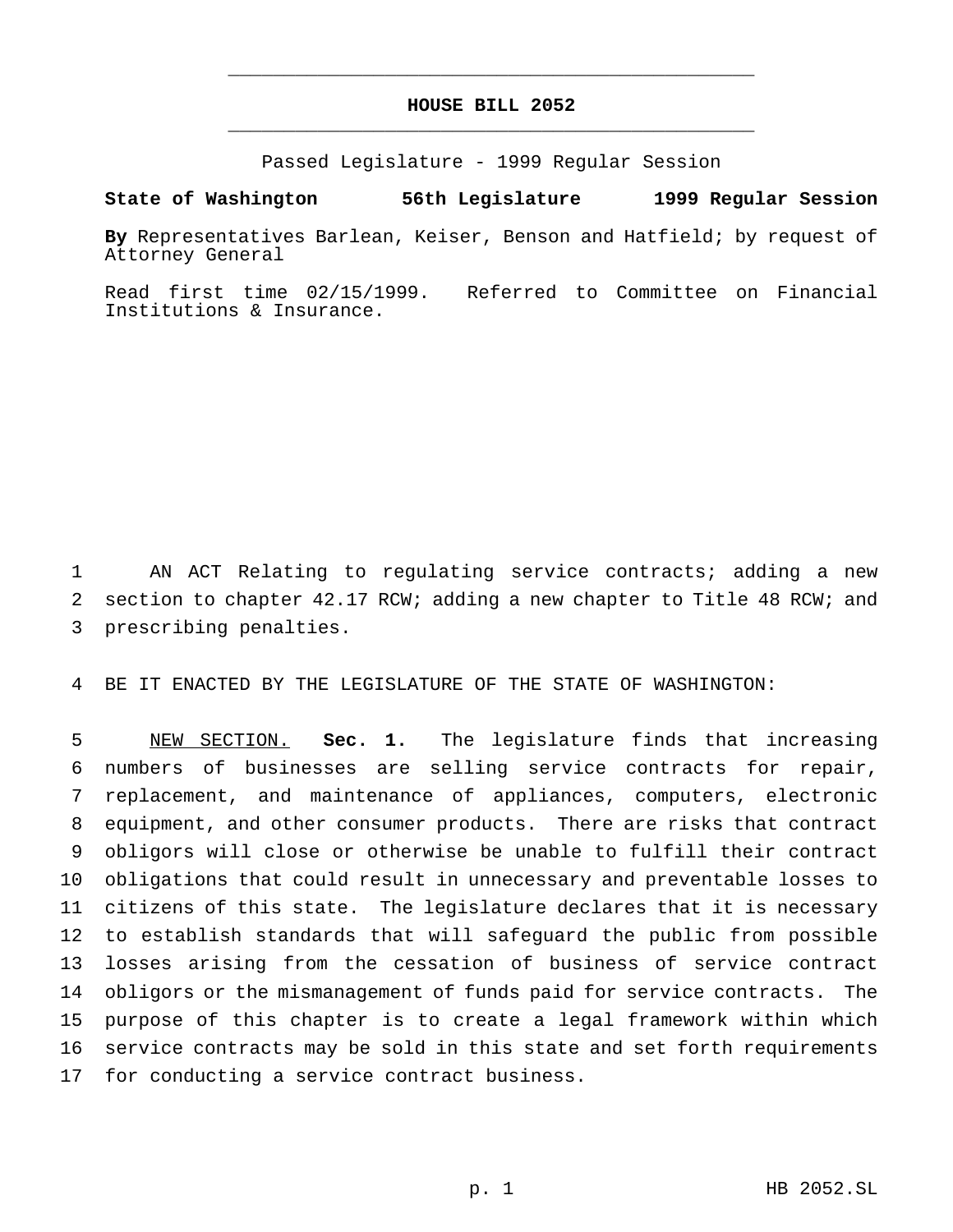NEW SECTION. **Sec. 2.** (1) The following are exempt from this title:

(a) Warranties;

(b) Maintenance agreements; and

(c) Service contracts:

(i) Paid for with separate and additional consideration;

 (ii) Issued at the point of sale, or within sixty days of the original purchase date of the property; and

 (iii) On tangible property when the tangible property for which the service contract is sold has a purchase price of fifty dollars or less, exclusive of sales tax.

(2) This chapter does not apply to:

 (a) Vehicle service contracts which are governed under chapter 48.96 RCW; and

(b) Vehicle mechanical breakdown insurance.

 NEW SECTION. **Sec. 3.** The definitions in this section apply throughout this chapter.

 (1) "Administrator" means the person who is responsible for the administration of the service contracts or the service contracts plan. (2) "Commissioner" means the insurance commissioner of this state. (3) "Consumer" means a person who buys any tangible personal property that is distributed in commerce.

 (4) "Maintenance agreement" means a contract of limited duration that provides for scheduled maintenance only.

 (5) "Person" means an individual, partnership, corporation, incorporated or unincorporated association, joint stock company, reciprocal insurer, syndicate, or any similar entity or combination of entities acting in concert.

 (6) "Premium" means the consideration paid to an insurer for a reimbursement insurance policy.

 (7) "Provider fee" means the consideration paid by a consumer for a service contract.

 (8) "Reimbursement insurance policy" means a policy of insurance that is issued to a service contract provider to provide reimbursement to the service contract provider or to pay on behalf of the service contract provider all contractual obligations incurred by the service contract provider under the terms of the insured service contracts issued or sold by the service contract provider.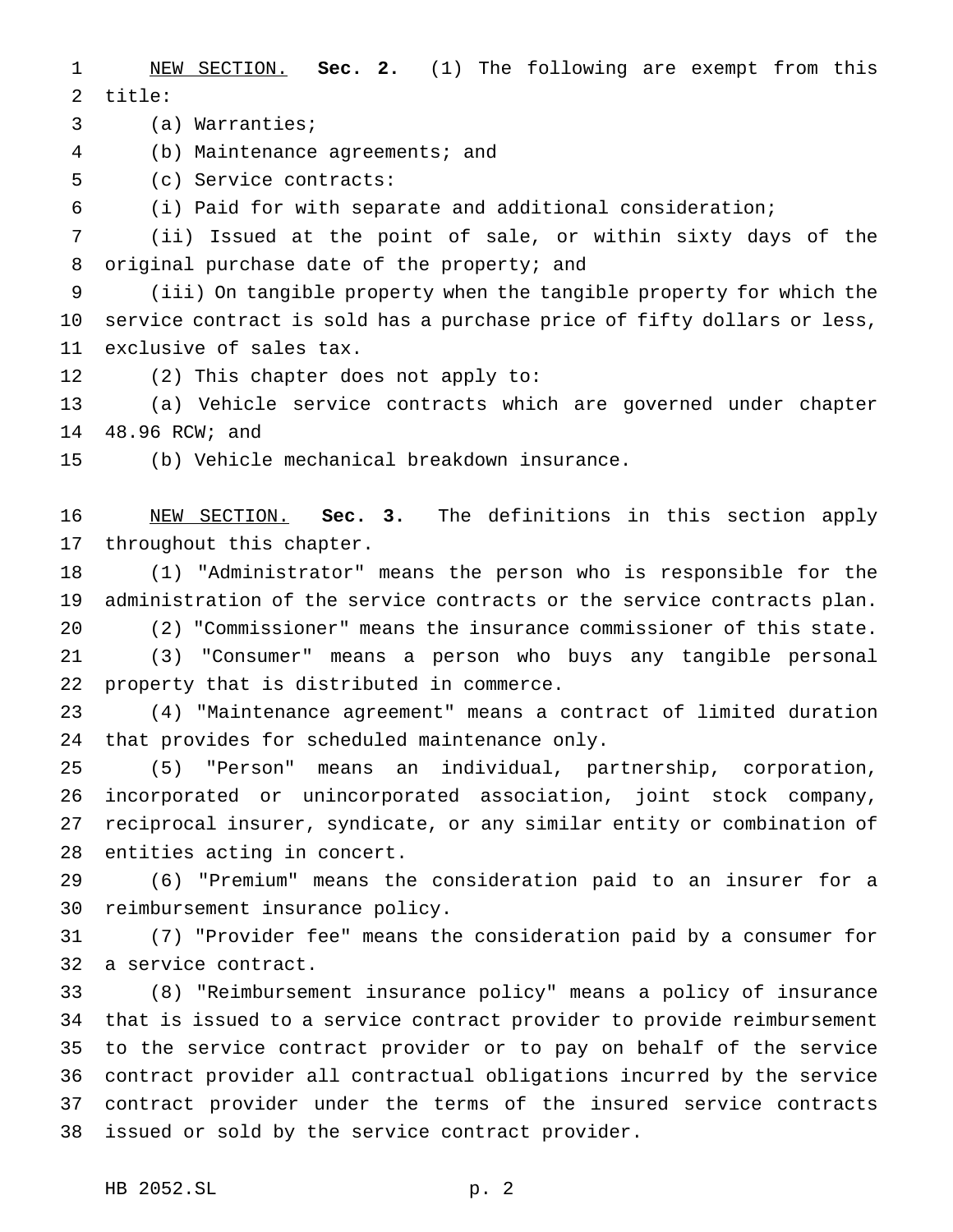(9) "Service contract" means a contract or agreement for a separately stated consideration for a specific duration to perform the repair, replacement, or maintenance of property or the indemnification for repair, replacement, or maintenance for operational or structural failure due to a defect in materials or workmanship, or normal wear and tear. Service contracts may provide for the repair, replacement, or maintenance of property for damage resulting from power surges and accidental damage from handling, with or without additional provision for indemnity payments for incidental damages to other property directly caused by the failure of the property which is the subject of the service contract, provided the indemnity payment per incident does not exceed the purchase price of the property that is the subject of the service contract.

 (10) "Service contract holder" or "contract holder" means a person who is the purchaser or holder of a service contract.

 (11) "Service contract provider" means a person who is contractually obligated to the service contract holder under the terms of the service contract.

 (12) "Service contract seller" means the person who sells the service contract to the consumer.

 (13) "Warranty" means a warranty made solely by the manufacturer, importer, or seller of property or services without consideration; that is not negotiated or separated from the sale of the product and is incidental to the sale of the product; and that guarantees indemnity for defective parts, mechanical or electrical breakdown, labor, or other remedial measures, such as repair or replacement of the property or repetition of services.

 NEW SECTION. **Sec. 4.** (1) A person shall not act as, or offer to act as, or hold himself or herself out to be a service contract provider in this state, nor may a service contract be sold to a consumer in this state, unless the service contract provider has a valid registration as a service contract provider issued by the commissioner.

 (2) Applicants to be a service contract provider shall make an application to the commissioner upon a form to be furnished by the commissioner. The application shall include or be accompanied by the following information and documents: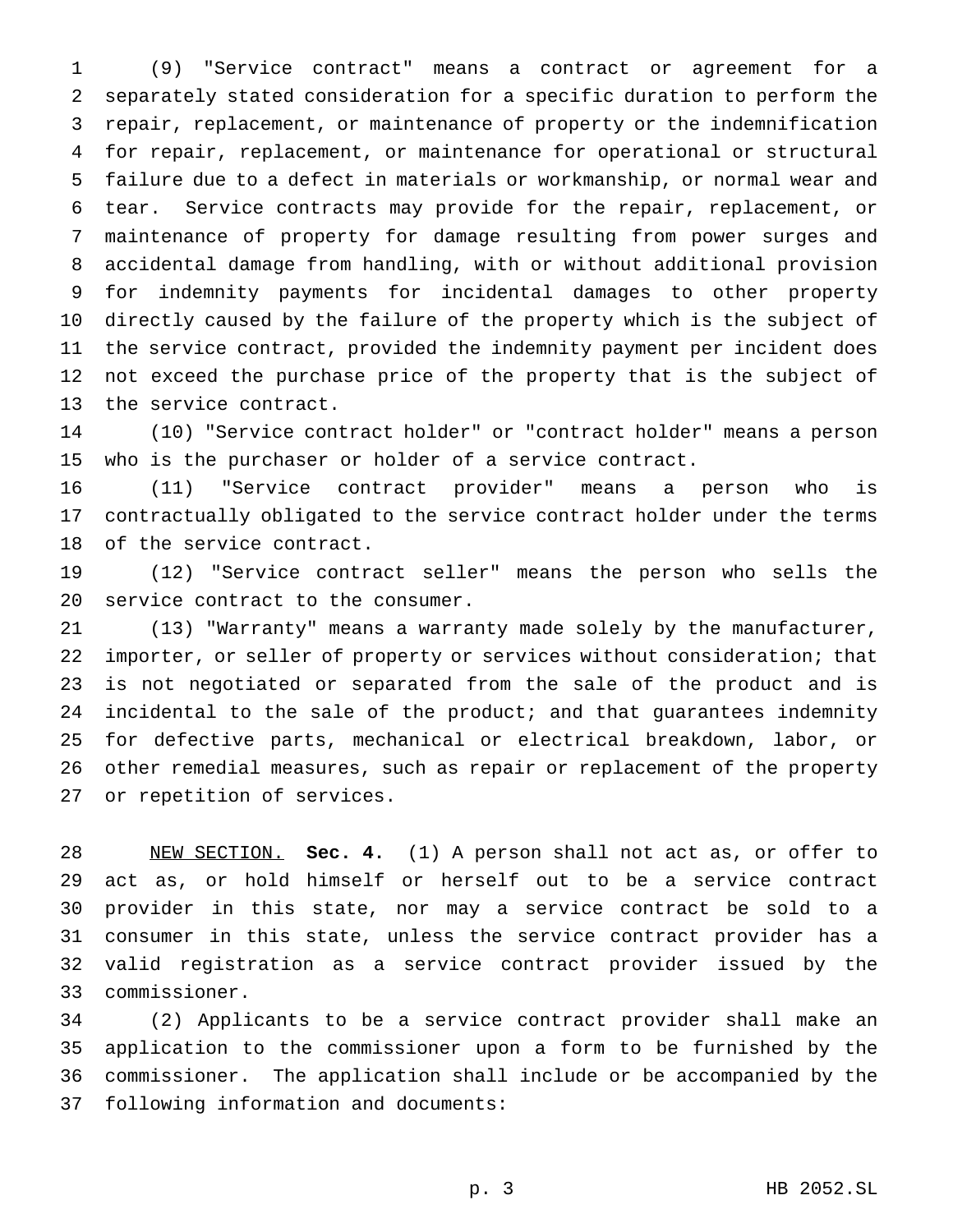(a) All basic organizational documents of the service contract provider, including any articles of incorporation, articles of association, partnership agreement, trade name certificate, trust agreement, shareholder agreement, bylaws, and other applicable documents, and all amendments to those documents;

 (b) The identities of the service contract provider's executive officer or officers directly responsible for the service contract provider's service contract business, and, if more than fifty percent of the service contract provider's gross revenue is derived from the sale of service contracts, the identities of the service contract provider's directors and stockholders having beneficial ownership of 12 ten percent or more of any class of securities;

 (c) Audited annual financial statements or other financial reports acceptable to the commissioner for the two most recent years which prove that the applicant is solvent and any information the commissioner may require in order to review the current financial condition of the applicant. If the service contract provider is relying on section 6(2) (a) or (c) of this act to assure the faithful performance of its obligations to service contract holders, then the audited financial statements of the service contract provider's parent company may be substituted for the audited financial statements of the service contract provider;

 (d) An application fee of two hundred fifty dollars, which shall be deposited into the insurance commissioner's regulatory account under RCW 48.02.190; and

 (e) Any other pertinent information required by the commissioner. (3) The applicant shall appoint the commissioner as its attorney to receive service of legal process in any action, suit, or proceeding in any court. This appointment is irrevocable and shall bind the service contract provider or any successor in interest, shall remain in effect as long as there is in force in this state any contract or any obligation arising therefrom related to residents of this state, and shall be processed in accordance with RCW 48.05.210.

 (4) The commissioner may refuse to issue a registration if the commissioner determines that the service contract provider, or any individual responsible for the conduct of the affairs of the service contract provider under subsection (2)(b) of this section, is not competent, trustworthy, financially responsible, or has had a license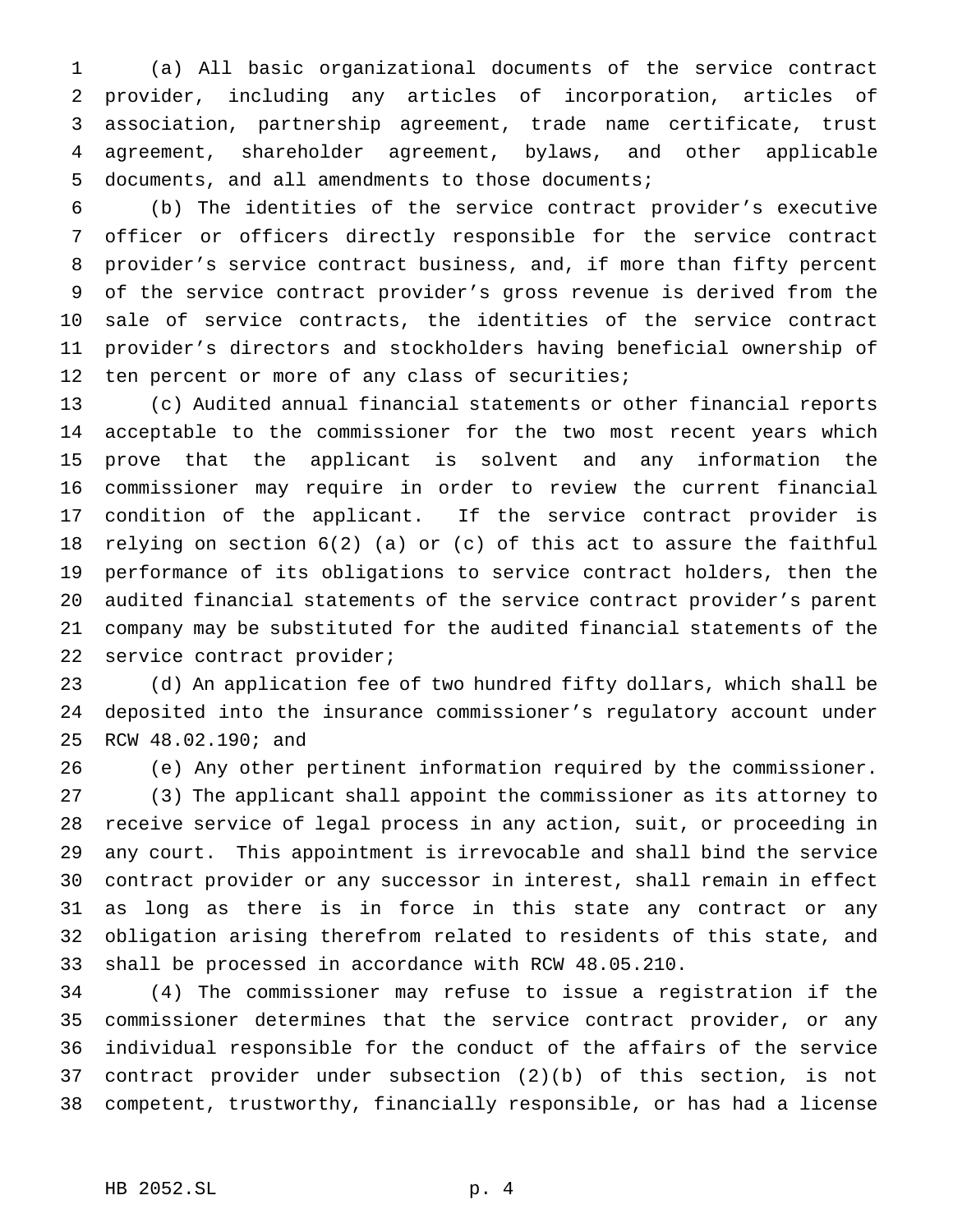as a service contract provider or similar license denied or revoked for cause by any state.

 (5) A registration issued under this section is valid, unless surrendered, suspended, or revoked by the commissioner, or not renewed for so long as the service contract provider continues in business in this state and remains in compliance with this chapter. A registration is subject to renewal annually on the first day of July upon application of the service contract provider and payment of a fee of two hundred dollars, which shall be deposited into the insurance commissioner's regulatory account under RCW 48.02.190. If not so renewed, the registration expires on the June 30th next preceding.

 (6) A service contract provider shall keep current the information required to be disclosed in its registration under this section by reporting all material changes or additions within thirty days after the end of the month in which the change or addition occurs.

 NEW SECTION. **Sec. 5.** (1) Every registered service contract provider that is assuring its faithful performance of its obligations to its service contract holders by complying with section 6(2)(b) of this act shall file an annual report for the preceding calendar year with the commissioner on or before March 1st of each year, or within any extension of time the commissioner for good cause may grant. The report shall be in the form and contain those matters as the commissioner prescribes and shall be verified by at least two officers of the service contract provider.

 (2) At the time of filing the report, the service contract provider shall pay a filing fee of twenty dollars which shall be deposited into the insurance commissioner's regulatory account under RCW 48.02.190.

 (3) As part of any investigation by the commissioner, the commissioner may require a service contract provider to file monthly financial reports whenever, in the commissioner's discretion, there is a need to more closely monitor the financial activities of the service contract provider. Monthly financial statements shall be filed in the commissioner's office no later than the twenty-fifth day of the month following the month for which the financial report is being filed. These monthly financial reports shall be the internal financial statements of the service contract provider. The monthly financial reports that are filed with the commissioner constitute information that might be damaging to the service contract provider if made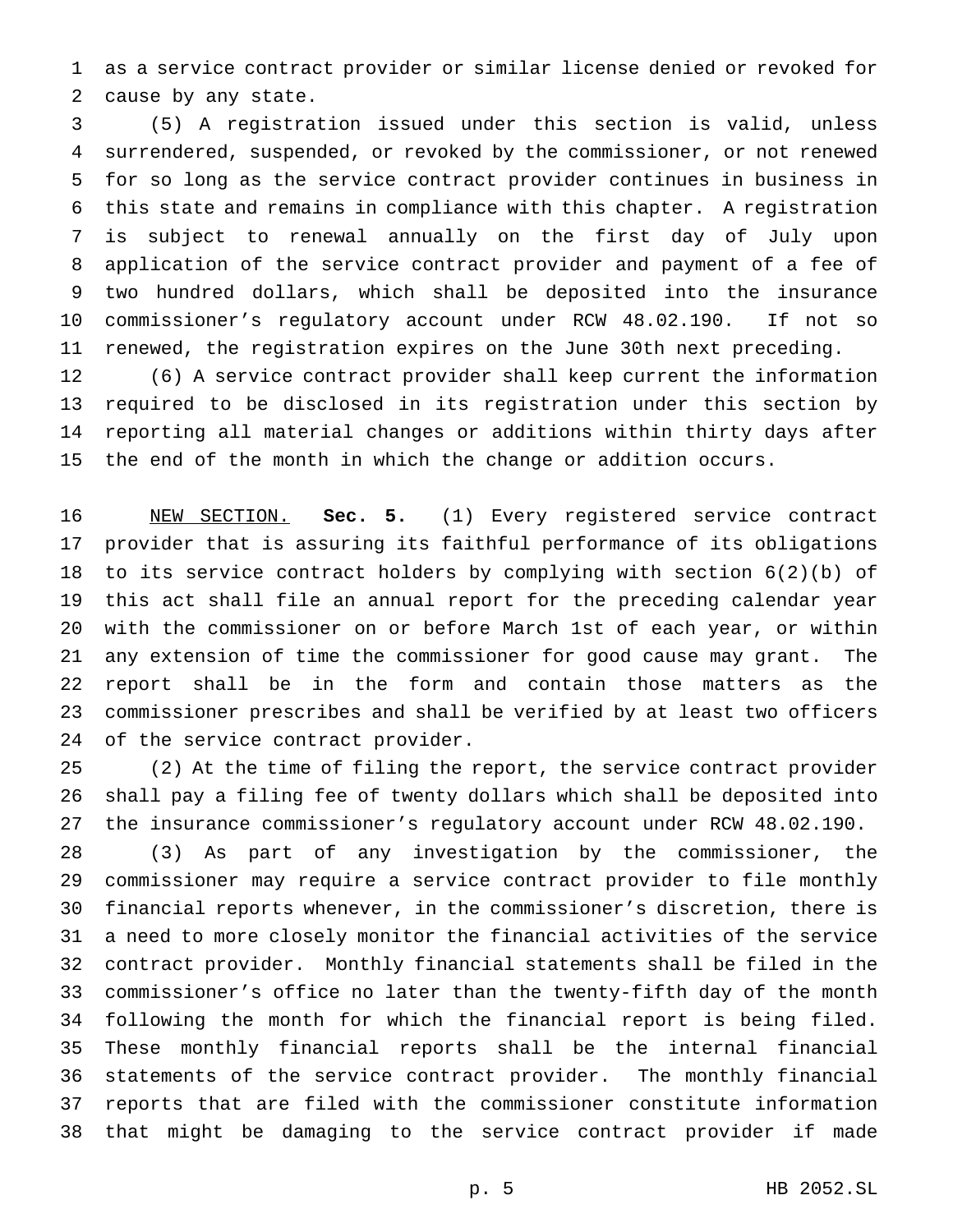available to its competitors, and therefore shall be kept confidential by the commissioner. This information shall not be made public or be subject to subpoena, other than by the commissioner and then only for the purpose of enforcement actions taken by the commissioner.

 NEW SECTION. **Sec. 6.** (1) Service contracts shall not be issued, sold, or offered for sale in this state or sold to consumers in this state unless the service contract provider has:

 (a) Provided a receipt for, or other written evidence of, the purchase of the service contract to the contract holder; and

 (b) Provided a copy of the service contract to the service contract holder within a reasonable period of time from the date of purchase.

 (2) In order to assure the faithful performance of a service contract provider's obligations to its service contract holders, every service contract provider shall be responsible for complying with the requirements of one of the following:

 (a) Insure all service contracts under a reimbursement insurance policy issued by an insurer holding a certificate of authority from the commissioner;

 (b)(i) Maintain a funded reserve account for its obligations under its service contracts issued and outstanding in this state. The reserves shall not be less than forty percent of the gross consideration received, less claims paid, on the sale of the service contract for all in-force contracts. The reserve account shall be 24 subject to examination and review by the commissioner; and

 (ii) Place in trust with the commissioner a financial security deposit, having a value of not less than five percent of the gross consideration received, less claims paid, on the sale of the service contract for all service contracts issued and in force, but not less than twenty-five thousand dollars, consisting of one of the following: (A) A surety bond issued by an insurer holding a certificate of

authority from the commissioner;

 (B) Securities of the type eligible for deposit by authorized insurers in this state;

(C) Cash;

 (D) An evergreen letter of credit issued by a qualified financial institution; or

 (E) Another form of security prescribed by rule by the commissioner; or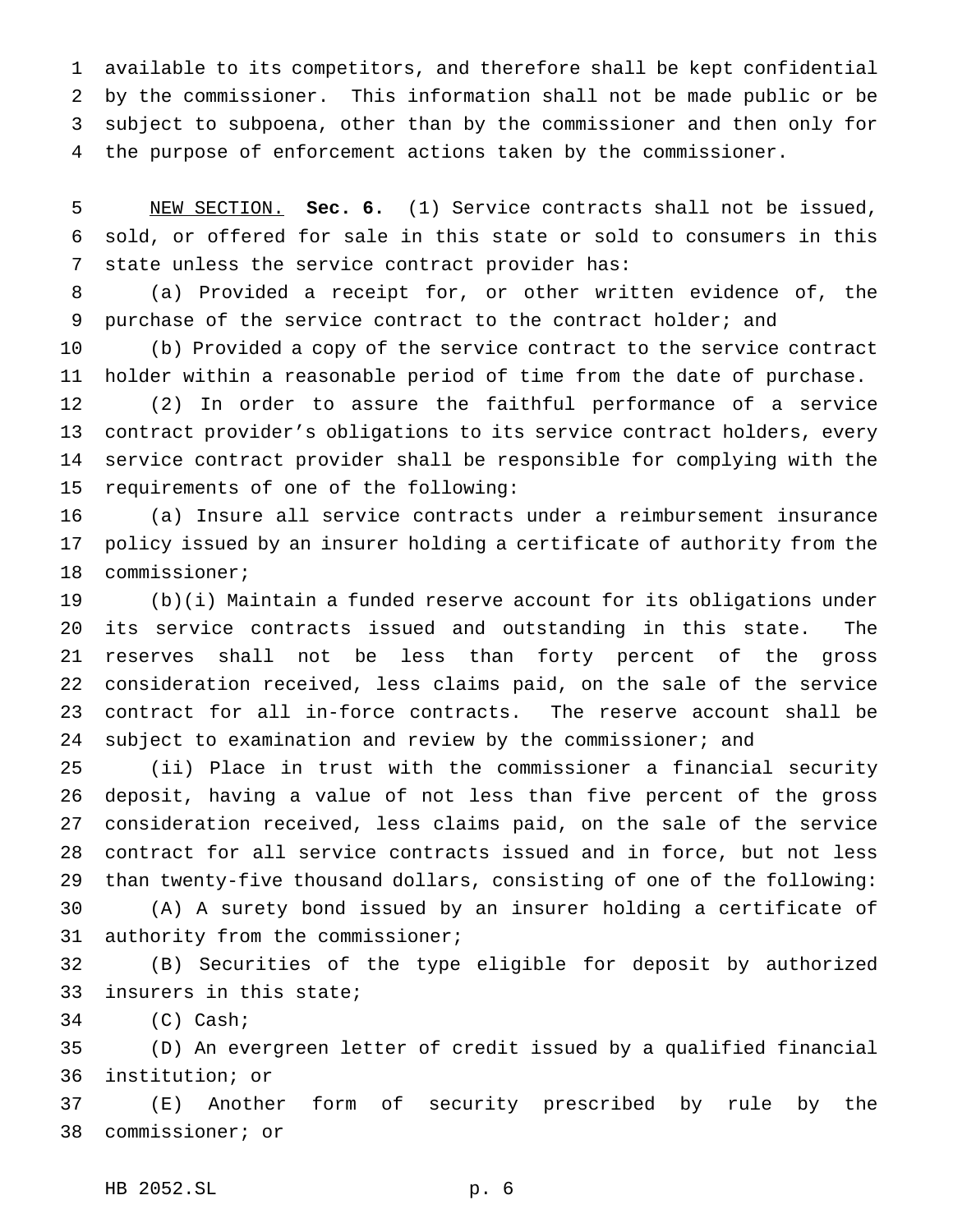(c)(i) Maintain, or its parent company maintain, a net worth or stockholder's equity of at least one hundred million dollars; and

 (ii) Upon request, provide the commissioner with a copy of the service contract provider's or the service contract provider's parent company's most recent form 10-K or form 20-F filed with the securities and exchange commission within the last calendar year, or if the company does not file with the securities and exchange commission, a copy of the service contract provider's or the service contract provider's parent company's audited financial statements, which shows a net worth of the service contract provider or its parent company of at least one hundred million dollars. If the service contract provider's parent company's form 10-K, form 20-F, or audited financial statements are filed with the commissioner to meet the service contract provider's financial stability requirement, then the parent company shall agree to guarantee the obligations of the service contract provider relating to service contracts sold by the service contract provider in this state. A copy of the guarantee shall be filed with the commissioner. The guarantee shall be irrevocable as long as there is in force in this state any contract or any obligation arising from service contracts guaranteed, unless the parent company has made arrangements approved by the commissioner to satisfy its obligations under the guarantee.

 (3) Service contracts shall require the service contract provider to permit the service contract holder to return the service contract within twenty days of the date the service contract was mailed to the service contract holder or within ten days of delivery if the service contract is delivered to the service contract holder at the time of sale, or within a longer time period permitted under the service contract. Upon return of the service contract to the service contract provider within the applicable period, if no claim has been made under the service contract prior to the return to the service contract provider, the service contract is void and the service contract provider shall refund to the service contract holder, or credit the account of the service contract holder with the full purchase price of the service contract. The right to void the service contract provided in this subsection is not transferable and shall apply only to the original service contract purchaser. A ten percent penalty per month shall be added to a refund of the purchase price that is not paid or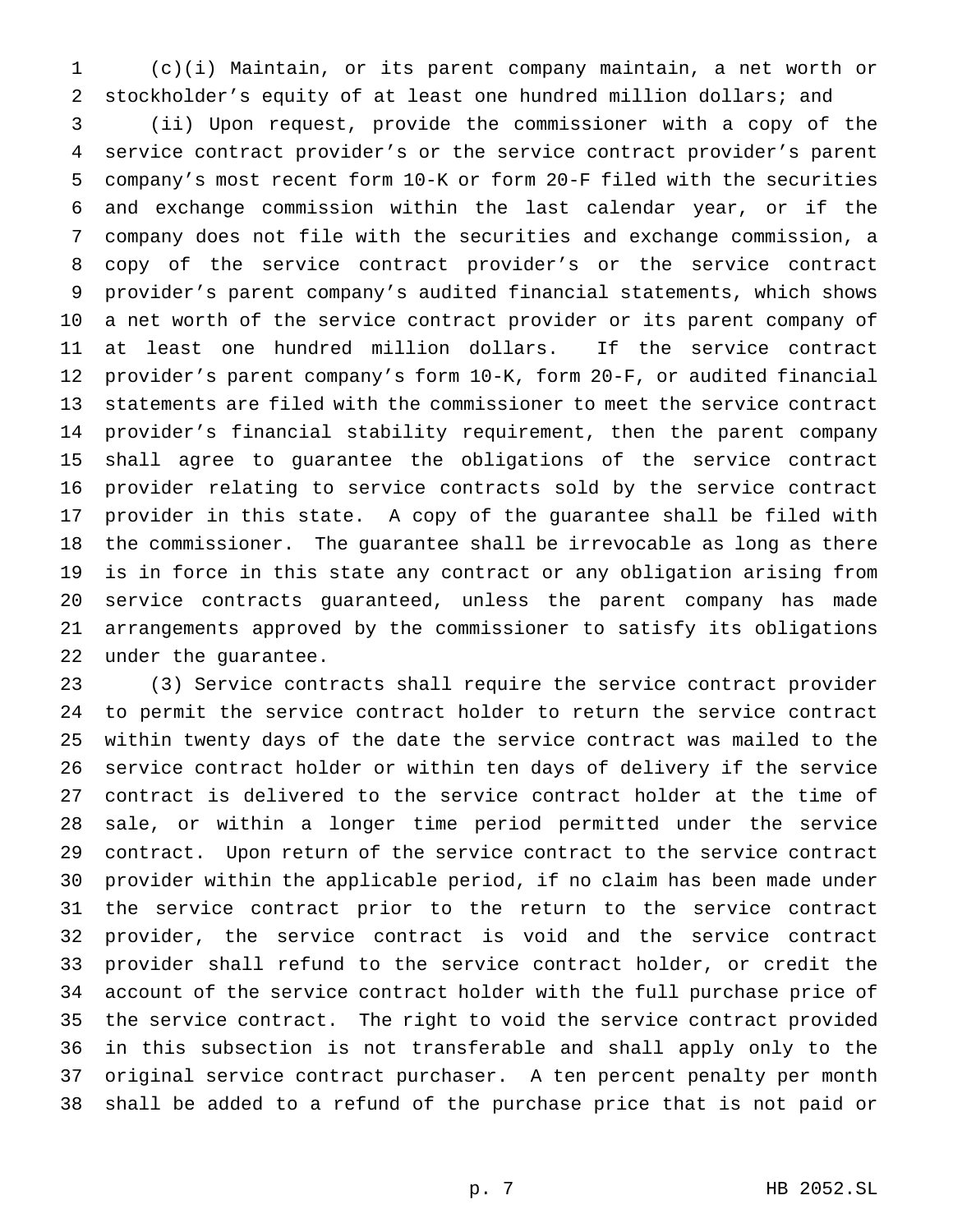credited within thirty days after return of the service contract to the service contract provider.

 (4) Except for service contract providers, persons marketing, selling, or offering to sell service contracts for providers are exempt from the registration requirements of section 4 of this act.

 (5) The marketing, sale, offering for sale, issuance, making, proposing to make, and administration of service contracts by service contract providers and related service contract sellers, administrators, and other persons complying with this chapter are exempt from the other provisions of this title, except chapter 48.04 RCW and as otherwise provided in this chapter.

 NEW SECTION. **Sec. 7.** (1) Reimbursement insurance policies insuring service contracts issued, sold, or offered for sale in this state or sold to consumers in this state shall state that the insurer that issued the reimbursement insurance policy shall reimburse or pay on behalf of the service contract provider all sums the service contract provider is legally obligated to pay, including but not limited to the refund of the full purchase price of the service contract to the service contract holder or shall provide the service which the service contract provider is legally obligated to perform according to the service contract provider's contractual obligations under the service contracts issued or sold by the service contract provider.

 (2) The reimbursement insurance policy shall fully insure the obligations of the service contract provider, rather than partially insure, or insure only in the event of service contract provider default.

 (3) The reimbursement insurance policy shall state that the service contract holder is entitled to apply directly to the reimbursement insurance company.

 NEW SECTION. **Sec. 8.** (1) Service contracts marketed, sold, offered for sale, issued, made, proposed to be made, or administered in this state or sold to residents of this state shall be written, printed, or typed in clear, understandable language that is easy to read, and disclose the requirements set forth in this section, as applicable.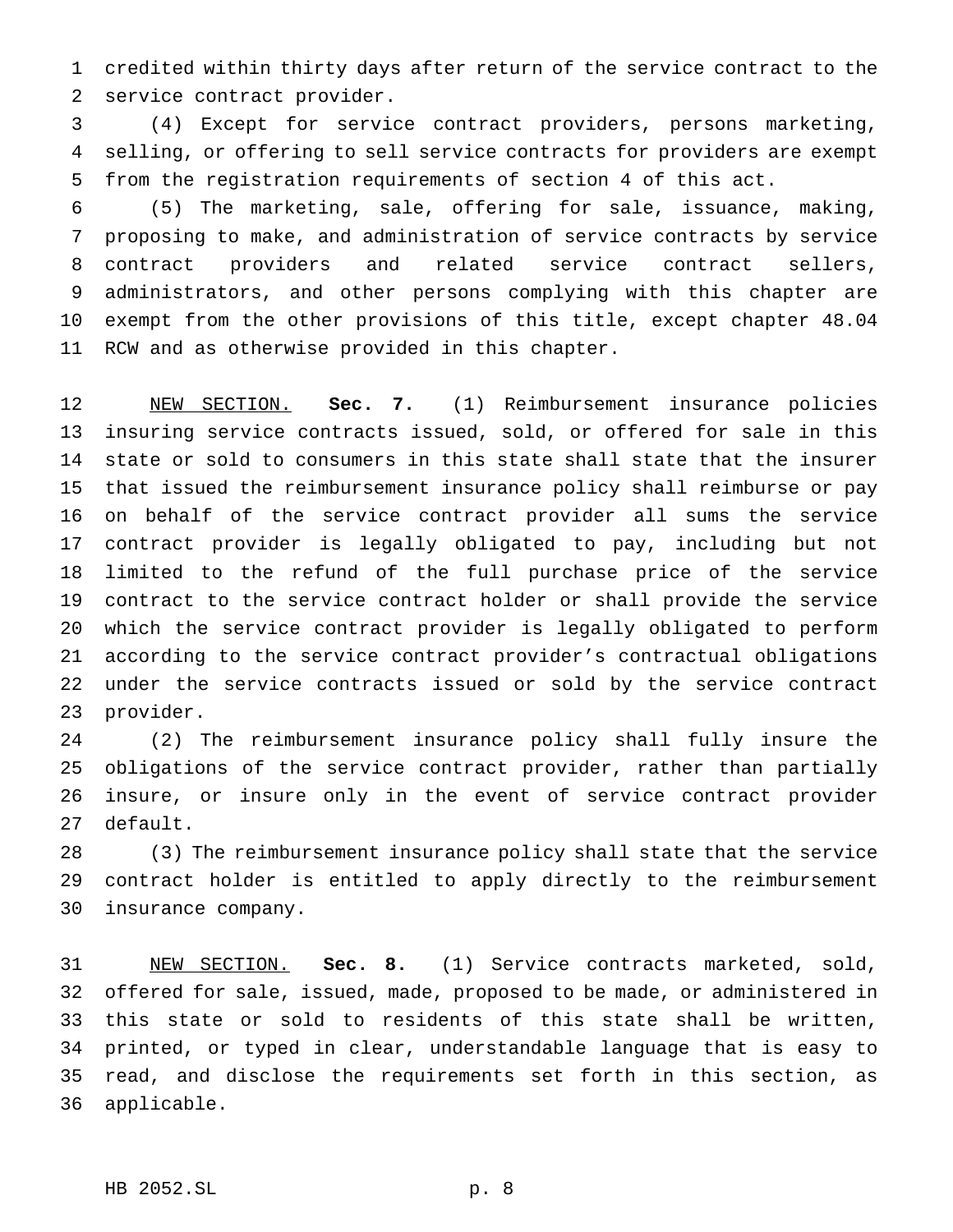(2) Service contracts insured under a reimbursement insurance policy under sections 6(2)(a) and 7 of this act shall not be issued, sold, or offered for sale in this state or sold to residents of this state unless the service contract conspicuously contains a statement in substantially the following form: "Obligations of the service contract provider under this service contract are insured under a service contract reimbursement insurance policy." The service contract shall also conspicuously state the name and address of the issuer of the reimbursement policy and state that the service contract holder is entitled to apply directly to the reimbursement insurance company.

 (3) Service contracts not insured under a reimbursement insurance policy under sections 6(2)(a) and 7 of this act shall contain a statement in substantially the following form: "Obligations of the service contract provider under this contract are backed by the full faith and credit of the service contract provider."

 (4) Service contracts shall state the name and address of the service contract provider and shall identify any administrator if different from the service contract provider, the service contract seller, and the service contract holder to the extent that the name of the service contract holder has been furnished by the service contract holder. The identities of such parties are not required to be preprinted on the service contract and may be added to the service contract at the time of sale.

 (5) Service contracts shall state the purchase price of the service contract and the terms under which the service contract is sold. The purchase price is not required to be preprinted on the service contract and may be negotiated at the time of sale.

 (6) Service contracts shall state the procedure to obtain service or to file a claim, including but not limited to the procedures for obtaining prior approval for repair work, the toll-free telephone number if prior approval is necessary for service, and the procedure for obtaining emergency repairs performed outside of normal business hours or provide for twenty-four-hour telephone assistance.

 (7) Service contracts shall state the existence of any deductible amount, if applicable.

 (8) Service contracts shall specify the merchandise and services to be provided and any limitations, exceptions, or exclusions.

 (9) Service contracts shall state any restrictions governing the transferability of the service contract, if applicable.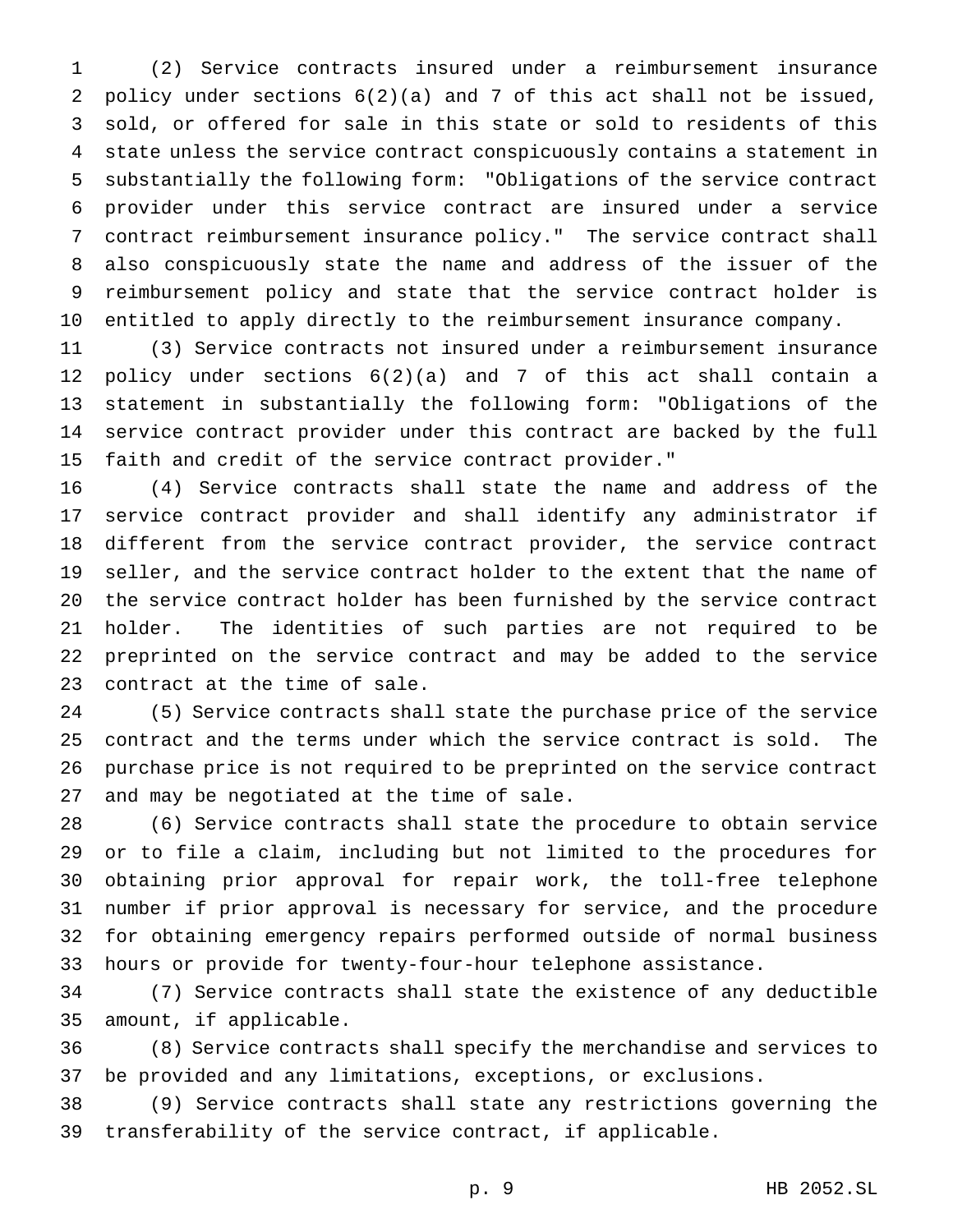(10) Service contracts shall state the terms, restrictions, or conditions governing cancellation of the service contract prior to the termination or expiration date of the service contract by either the service contract provider or by the service contract holder, which rights can be no more restrictive than provided in section 6(3) of this act. The service contract provider of the service contract shall mail a written notice to the service contract holder at the last known address of the service contract holder contained in the records of the service contract provider at least twenty-one days prior to cancellation by the service contract provider. The notice shall state the effective date of the cancellation and the true and actual reason for the cancellation.

 (11) Service contracts shall set forth the obligations and duties of the service contract holder, including but not limited to the duty to protect against any further damage and any requirement to follow owner's manual instructions.

 (12) Service contracts shall state whether or not the service contract provides for or excludes consequential damages or preexisting conditions.

 (13) Service contracts shall not contain a provision which requires that any civil action brought in connection with the service contract must be brought in the courts of a jurisdiction other than this state. Service contracts that authorize binding arbitration to resolve claims or disputes may allow for arbitration proceedings to be held at a location in closest proximity to the service contract holder's permanent residence.

 NEW SECTION. **Sec. 9.** (1) A service contract provider shall not use in its name the words insurance, casualty, guaranty, surety, mutual, or any other words descriptive of the insurance, casualty, guaranty, or surety business; or a name deceptively similar to the name or description of any insurance or surety corporation, or to the name of any other service contract provider. This subsection does not apply to a company that was using any of the prohibited language in its name prior to January 1, 1999. However, a company using the prohibited language in its name shall conspicuously disclose in its service contracts the following statement: "This agreement is not an insurance contract."

## HB 2052.SL p. 10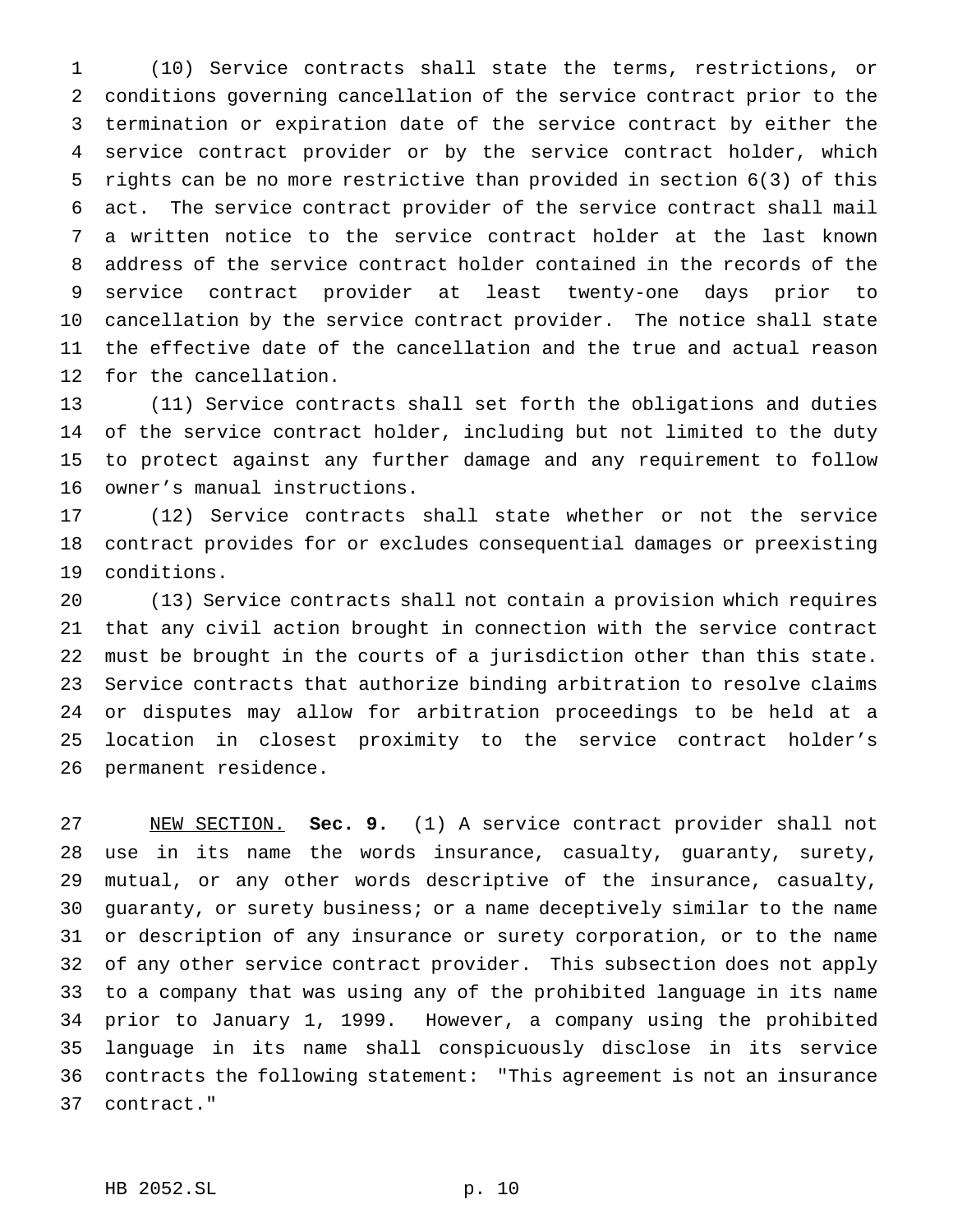(2) Every service contract provider shall conduct its business in its own legal name, unless the commissioner has approved the use of another name.

 (3) A service contract provider or its representative shall not in its service contracts or literature make, permit, or cause to be made any false or misleading statement, or deliberately omit any material statement that would be considered misleading if omitted.

 (4) A person, such as a bank, savings and loan association, lending institution, manufacturer, or seller shall not require the purchase of a service contract as a condition of a loan or a condition for the sale of any property.

 NEW SECTION. **Sec. 10.** (1) The service contract provider shall keep accurate accounts, books, and records concerning transactions regulated under this chapter.

 (2) The service contract provider's accounts, books, and records shall include the following:

(a) Copies of each type of service contract sold;

 (b) The name and address of each service contract holder, to the extent that the name and address have been furnished by the service contract holder;

 (c) A list of the locations where the service contracts are 22 marketed, sold, or offered for sale; and

 (d) Written claim files that contain at least the dates, amounts, and descriptions of claims related to the service contracts.

 (3) Except as provided in subsection (5) of this section, the service contract provider shall retain all records required to be maintained by subsection (1) of this section for at least six years after the specified coverage has expired.

 (4) The records required under this chapter may be, but are not required to be, maintained on a computer disk or other recordkeeping technology. If the records are maintained in other than hard copy, the records shall be capable of duplication to legible hard copy.

 (5) A service contract provider discontinuing business in this state shall maintain its records until it furnishes the commissioner satisfactory proof that it has discharged all obligations to service contract holders in this state.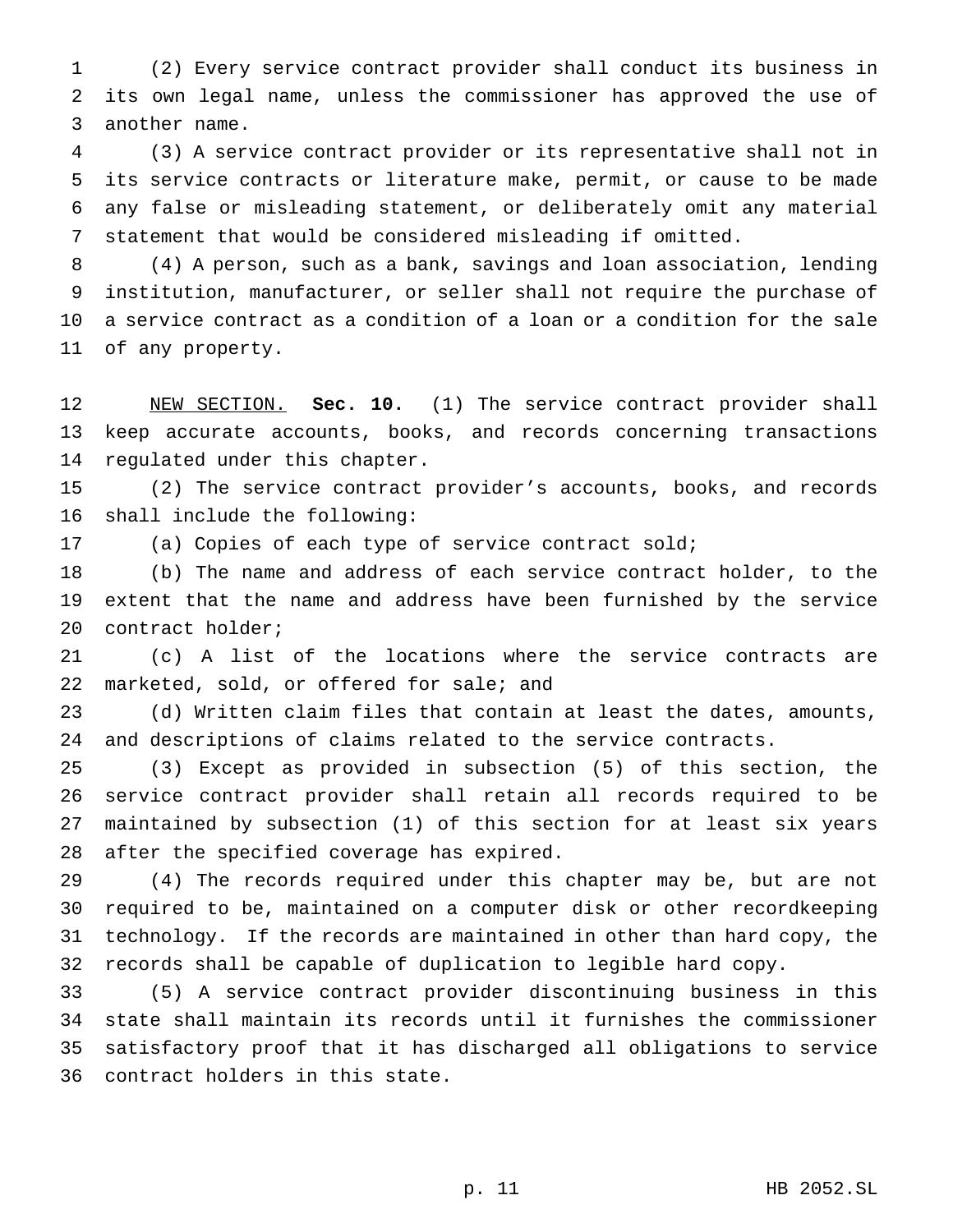NEW SECTION. **Sec. 11.** As applicable, an insurer that issued a reimbursement insurance policy shall not terminate the policy until a notice of termination in accordance with RCW 48.18.290 has been given to the service contract provider and has been delivered to the commissioner. The termination of a reimbursement insurance policy does not reduce the issuer's responsibility for service contracts issued by service contract providers prior to the effective date of the termination.

 NEW SECTION. **Sec. 12.** (1) Service contract providers are considered to be the agent of the insurer which issued the reimbursement insurance policy for purposes of obligating the insurer to service contract holders in accordance with the service contract and this chapter. Payment of the provider fee by the consumer to the service contract seller, service contract provider, or administrator constitutes payment by the consumer to the service contract provider and to the insurer which issued the reimbursement insurance policy. In cases where a service contract provider is acting as an administrator and enlists other service contract providers, the service contract provider acting as the administrator shall notify the insurer of the existence and identities of the other service contract providers.

 (2) This act does not prevent or limit the right of an insurer which issued a reimbursement insurance policy to seek indemnification or subrogation against a service contract provider if the issuer pays or is obligated to pay the service contract holder sums that the service contract provider was obligated to pay under the provisions of the service contract.

 NEW SECTION. **Sec. 13.** (1) The commissioner may conduct investigations of service contract providers, administrators, service contract sellers, insurers, and other persons to enforce this chapter and protect service contract holders in this state. Upon request of the commissioner, the service contract provider shall make all accounts, books, and records concerning service contracts sold by the service contract provider available to the commissioner which are necessary to enable the commissioner to determine compliance or noncompliance with this chapter.

 (2) The commissioner may take actions under RCW 48.02.080 or 48.04.050 which are necessary or appropriate to enforce this chapter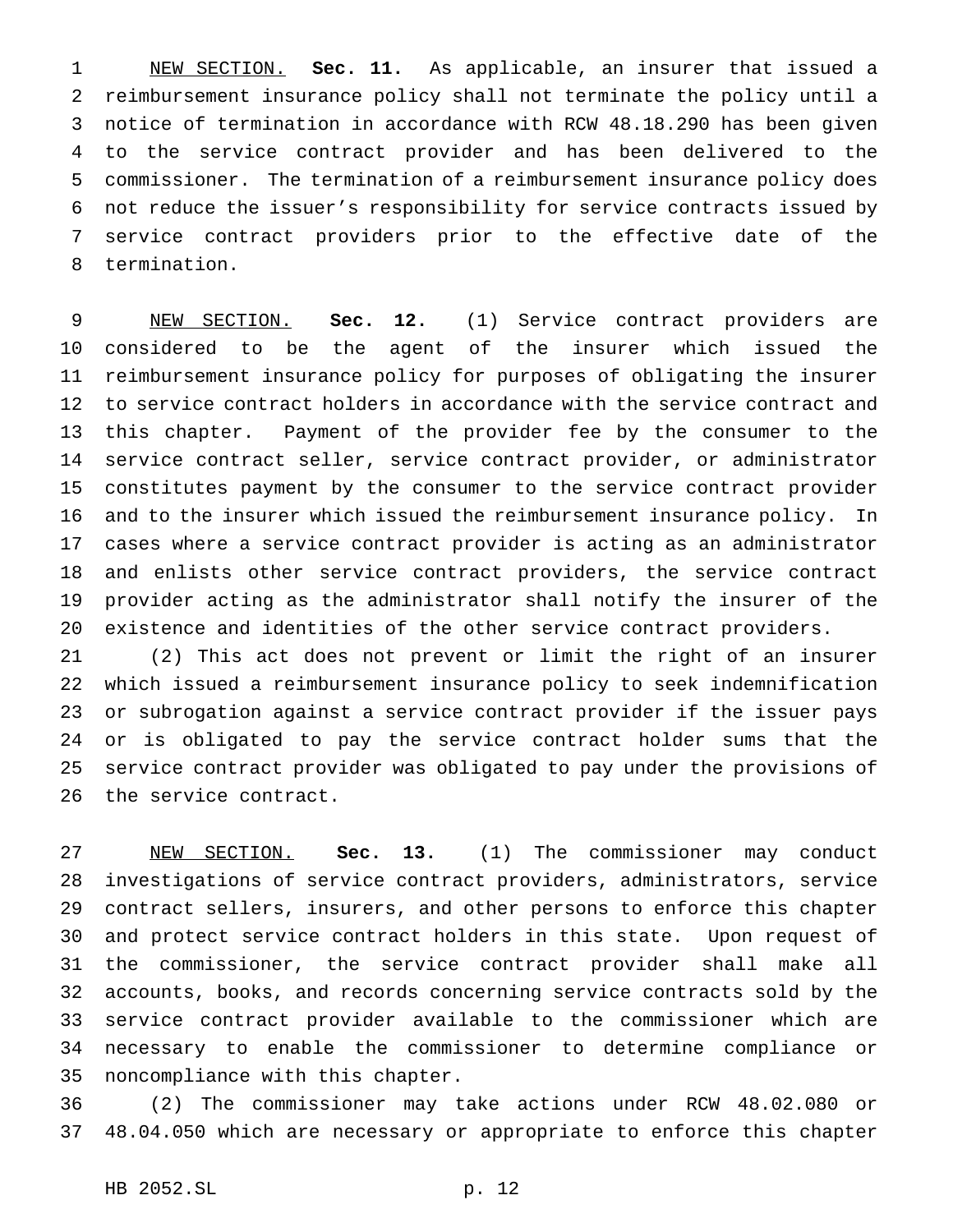and the commissioner's rules and orders, and to protect service contract holders in this state.

 NEW SECTION. **Sec. 14.** (1) The commissioner may, subject to chapter 48.04 RCW, deny, suspend, or revoke the registration of a service contract provider if the commissioner finds that the service contract provider:

 (a) Has violated this chapter or the commissioner's rules and orders;

 (b) Has refused to be investigated or to produce its accounts, records, and files for investigation, or if any of its officers have refused to give information with respect to its affairs or refused to perform any other legal obligation as to an investigation, when required by the commissioner;

 (c) Has, without just cause, refused to pay proper claims or perform services arising under its contracts or has, without just cause, caused service contract holders to accept less than the amount due them or caused service contract holders to employ attorneys or bring suit against the service contract provider to secure full payment or settlement of claims;

 (d) Is affiliated with or under the same general management or interlocking directorate or ownership as another service contract provider which unlawfully transacts business in this state without having a registration;

 (e) At any time fails to meet any qualification for which issuance of the registration could have been refused had such failure then existed and been known to the commissioner;

 (f) Has been convicted of, or has entered a plea of guilty or nolo contendere to, a felony;

 (g) Is under suspension or revocation in another state with respect to its service contract business;

 (h) Has made a material misstatement in its application for registration;

 (i) Has obtained or attempted to obtain a registration through misrepresentation or fraud;

 (j) Has, in the transaction of business under its registration, used fraudulent, coercive, or dishonest practices; or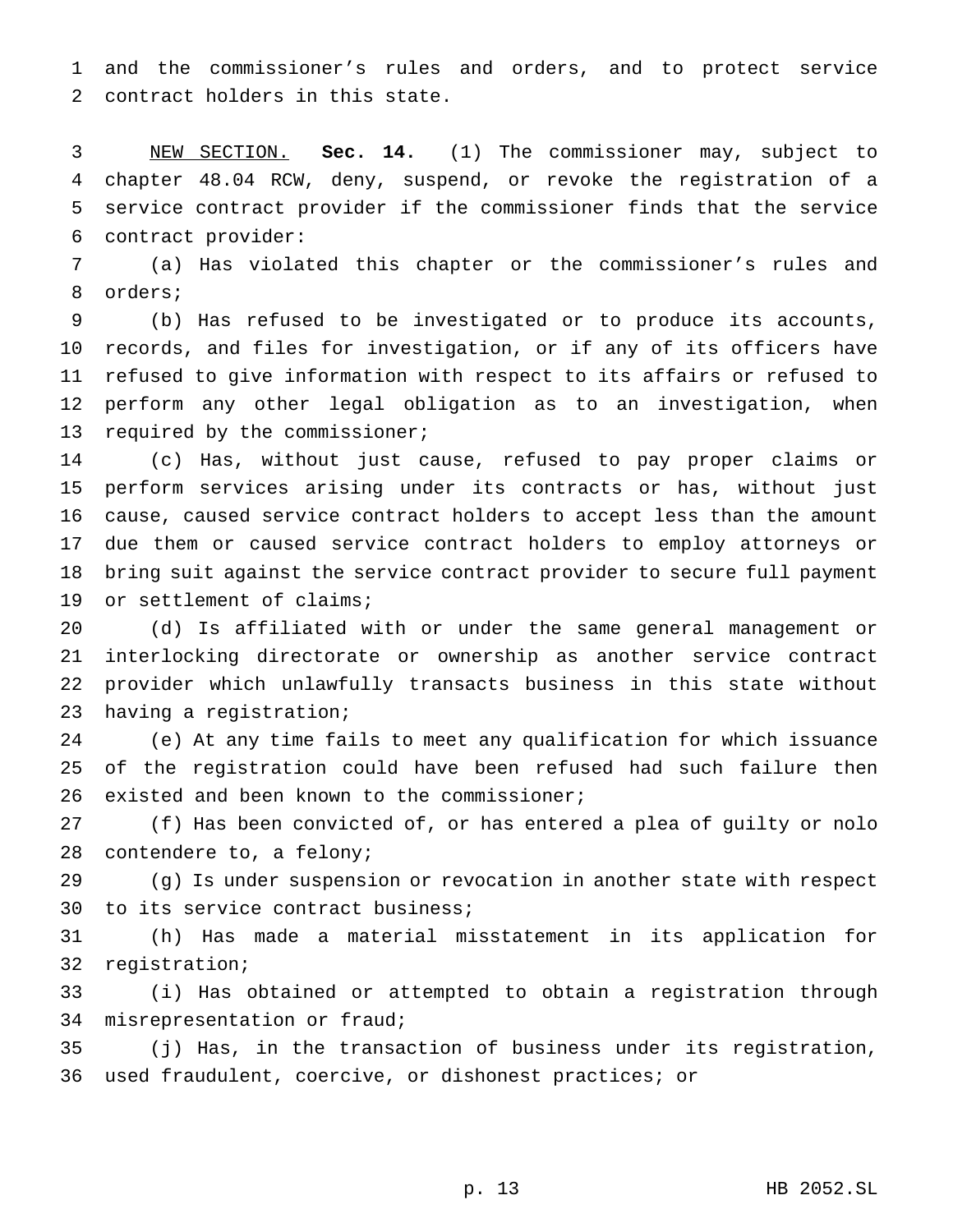(k) Has failed to pay any judgment rendered against it in this state regarding a service contract within sixty days after the judgment has become final.

 (2) The commissioner may, without advance notice or hearing thereon, immediately suspend the registration of a service contract provider if the commissioner finds that any of the following circumstances exist:

8 (a) The provider is insolvent;

 (b) A proceeding for receivership, conservatorship, rehabilitation, or other delinquency proceeding regarding the service contract provider 11 has been commenced in any state; or

 (c) The financial condition or business practices of the service contract provider otherwise pose an imminent threat to the public health, safety, or welfare of the residents of this state.

 (3) If the commissioner finds that grounds exist for the suspension or revocation of a registration issued under this chapter, the commissioner may, in lieu of suspension or revocation, impose a fine upon the service contract provider in an amount not more than two thousand dollars per violation.

 NEW SECTION. **Sec. 15.** The legislature finds that the practices covered by this chapter are matters vitally affecting the public interest for the purpose of applying the consumer protection act, chapter 19.86 RCW. Violations of this chapter are not reasonable in relation to the development and preservation of business. A violation of this chapter is an unfair or deceptive act or practice in the conduct of trade or commerce and an unfair method of competition, as specifically contemplated by RCW 19.86.020, and is a violation of the consumer protection act, chapter 19.86 RCW. Any service contract holder injured as a result of a violation of a provision of this chapter shall be entitled to maintain an action pursuant to chapter 19.86 RCW against the service contract provider and the insurer issuing the applicable service contract reimbursement policy and shall be entitled to all of the rights and remedies afforded by that chapter.

 NEW SECTION. **Sec. 16.** The commissioner may adopt rules to implement and administer this chapter.

## HB 2052.SL p. 14